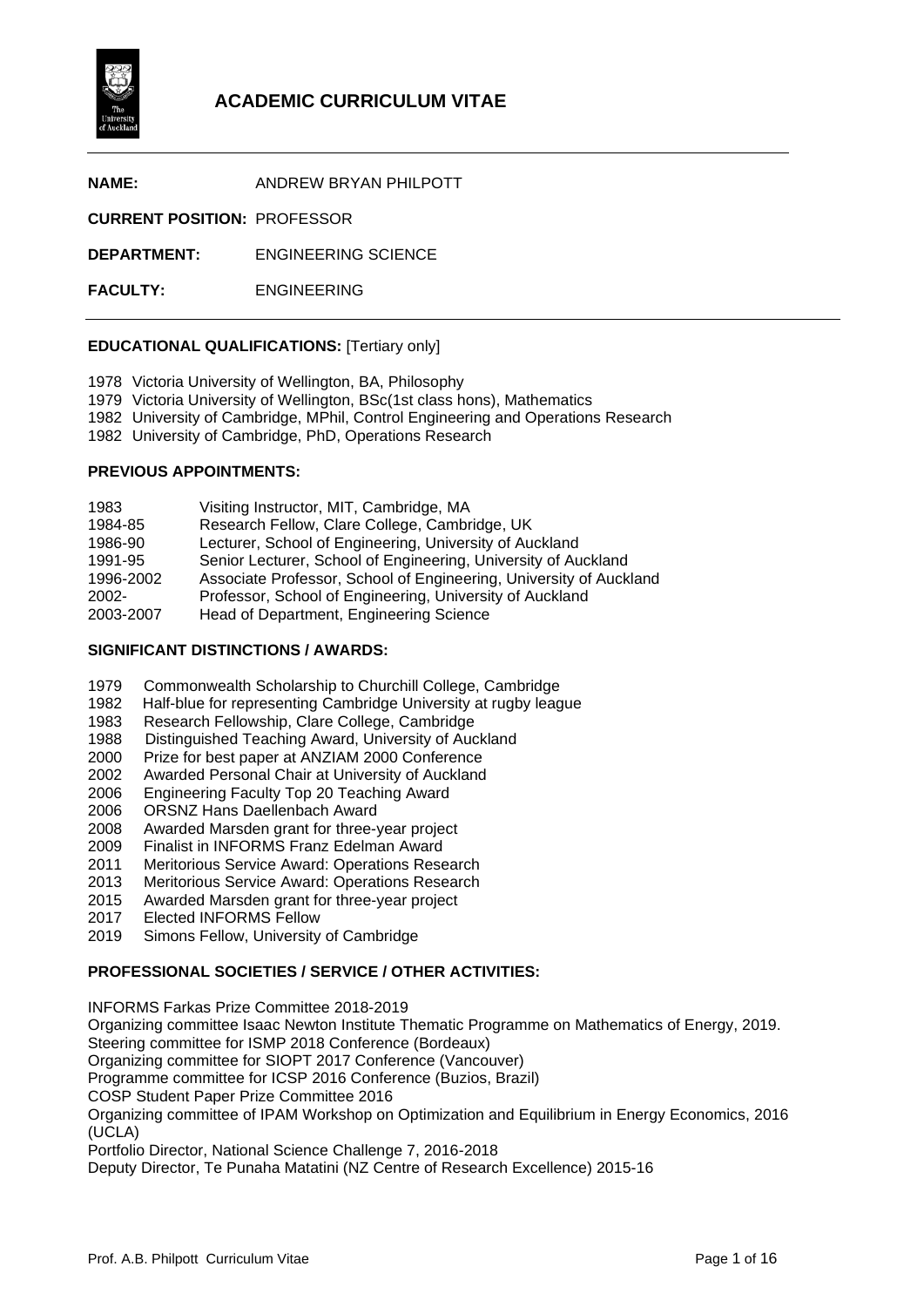INFORMS ENRE Best Paper Prize Committee, 2015 Chair, INFORMS ENRE Best Paper Prize Committee, 2014 Steering Committee, New Zealand Analytics Forum 2013- Associate Editor Operations Research 2007- Associate Editor Mathematical Programming 2004-2017 Associate Editor Foundations and Trends in Energy Markets and Policy 2013 - Associate Editor Operations Research Letters 2002-2013 INFORMS ENRE Best Paper Prize Committee, 2013 President of ORSNZ 1995-2000 Council Member of ORSNZ 1990- Steering committee for ICIAM 2011 Conference (Vancouver) Cluster Chair (with Claudia Sagastizabal) of Energy Cluster at ISMP 2009 (Chicago) Programme committee for ISMP 2009 Conference (Chicago) Organizing committee for ICCOPT 2010 Conference (Santiago) Organizing committee for ORSNZ 2004 Conference Organizing committee for ORSNZ 2002 Conference Organizing committee for ORSNZ 99 Conference Organizing committee for ANZIAM 2000 Conference Chair of NZIMA thematic programme on Transportation Optimization 2005 TSL Dissertation Prize Committee 2005 Member of Mathematical Programming Society Member of INFORMS Member of SIAM Member of the IFIP Working Group on Stochastic Optimization Member of IEEE Chair of Royal Society of New Zealand Standing Committee on Mathematical Sciences 2002-2004 Council Member of the Royal Society of New Zealand 2002-2004 Member of COSP (Committee on Stochastic Programming) 2001-2007 Director of Electric Power Optimization Centre 2002- Company Director (Stochastic Optimization Limited) 2003-

### **RESEARCH PUBLICATIONS:**

### **Works in progress**

### **Books and edited volumes**

van Ackooij, W., Philpott, A.B., Sagastizábal, C. and Zorgati, R. (ed.) Optimization in Energy, *Energy Systems*, 8, 2017.

Philpott, A.B., Oren, S.S. and Ferris, M.C. (ed.) Challenges and Opportunities for Optimization in Electricity Systems, *Mathematical Programming Series B*, 2013

Anderson E.J. and Philpott A.B. (ed.), *Infinite Programming*, Proceedings of an International Conference on Infinite-Dimensional Linear Programming, Cambridge, 1984, Springer-Verlag, 1985.

#### **Sections in books**

Philpott, A.B., On the marginal value of water for hydroelectricity, in Advances and Trends in Optimization with Engineering Applications, T. Terlaky, M. F. Anjos, and S. Ahmed (editors), MOS-SIAM Book Series on Optimization, Vol 24, SIAM, Philadelphia, 405-426, 2017.

Philpott, A.B., Dallagi, A. and Gallet, E., On cutting-plane algorithms and dynamic programming for hydroelectricity generation, in *Risk Management and Energy Trading*, R.M. Kovacevic., G.Ch. Pflug, and M.T. Vespucci (ed.) Springer, 105-127, 2013.

Philpott A.B and Pritchard, G., An electricity procurement model with energy and peak charges, Gassman, H.I. and Ziemba, W.T. *Stochastic Programming: Applications in Finance, Energy, Planning and Logistics*, World Scientific, 399-419, 2013.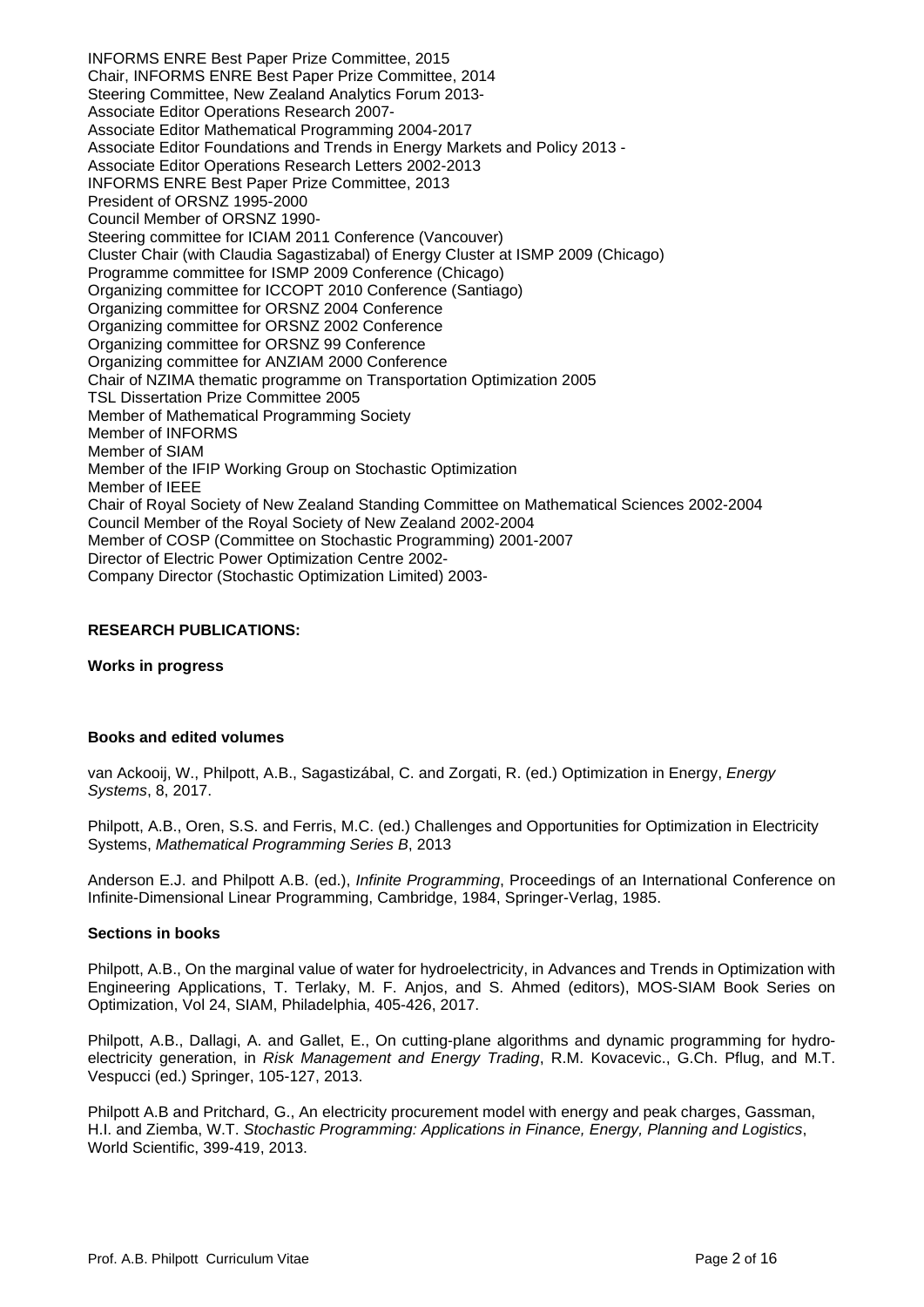Philpott, A.B., Modeling uncertainty in optimization problems, *Encyclopedia of OR*, J. Wiley and Sons, 2011.

Philpott, A.B. Stochastic optimization in yacht racing, in *Applications of Stochastic Programming*, W. Ziemba and S. Wallace (ed.), SIAM, 315-336, 2005.

Anderson E.J. and Philpott A.B., On supply-function bidding in electricity markets, in *Decision Making Under Uncertainty: Energy and Power*, Greengard, C., Ruszczynski, A. (ed.) Springer-Verlag, 115-134, 2002.

Anderson E.J. and Philpott A.B., Optimization of Flows in Networks over Time, in *Probability, Statistics and Optimization: A tribute to Peter Whittle*, F.P. Kelly (ed.), John Wiley and Sons, Chichester, 369-382,1994.

Philpott A.B., Recent Advances in Infinite Programming, in S. Kumar (ed.) *Recent Developments in Mathematical Programming*, Gordon and Breach Science, 1991.

## **Refereed Journal Articles**

Wogrin, S., Tejada-Arango, D., Downward, A., and Philpott, A.B., Transmission capacity expansion using JuDGE, under review, *Phil Trans Royal Soc*, 2020.

Downward, A., Baucke, R. and Philpott, A.B., JuDGE.jl: a Julia package for optimizing capacity expansion, submitted to *INFORMS J. of Optimization*, 2020.

Ferris, M.C. and Philpott, A.B., 100% renewable electricity with reservoir storage, under review *Energy Economics*, 2020.

Anderson, E.J. and Philpott, A.B., Improving sample average approximation using distributional robustness, under review *INFORMS Journal on Optimization*, 2019.

Ferris, M.C. and Philpott, A.B., Dynamic risked equilibrium, to appear in *Operations Research*, 2020.

Philpott, A.B, Read, E.G., Batstone, S.J. and Miller A., The New Zealand Electricity Market: Challenges of a Renewable Energy System, IEEE Power and Energy Magazine, 17 (1), 2019.

Dowson, O., Philpott, A.B., Mason, A.J. and Downward, A., Optimizing stocking rates and supplementary feeding for New Zealand dairy farmers, under review *Agricultural Systems*, 2019.

Dowson, O., Philpott, A.B., Mason, A.J. and Downward, A., Managing risk on a pastoral dairy farm, under review *EJOR*, 2018.

Kok, C., Philpott A.B. and Zakeri, G., Value of electricity transmission expansion when market agents are risk averse, under review *Operations Research*, 2018.

Philpott, A.B., Wahid, F. and Bonnans, J.F., MIDAS: A Mixed Integer Dynamic Approximation Scheme. *Mathematical Programming A*, 181, 19-50, 2020.

Kapteyn, M., Willcox, K. and Philpott, A.B., Distributionally robust optimization for engineering design under uncertainty, *International Journal for Numerical Methods in Engineering*, 120(7), 835-859, 2019.

Dowson, O., Philpott, A.B., Mason, A.J. and Downward, A., A multi-stage stochastic optimization model of a pastoral dairy farm, *European Journal of Operational Research* 274, 1077-1089, 2019.

Anderson, E.J. and Philpott, A.B., Forward commodity trading with private information, *Operations Research*, 67(1):58-71, 2019.

Philpott, A.B., De Matos, V., and Kapelevich, L., Distributionally robust Stochastic Dual Dynamic Programming, *Computational Management Science*, 15(3-4), 431-454, 2018.

P. Holmberg, P. and Philpott, A.B., On supply function equilibria in radial transmission networks, *European Journal of Operational Research,* 271, 985–1000, 2018.

Ruddell, K., Downward, A. and Philpott, A. B., Market power and forward prices, *Economics Letters*, 166, 6-9, 2018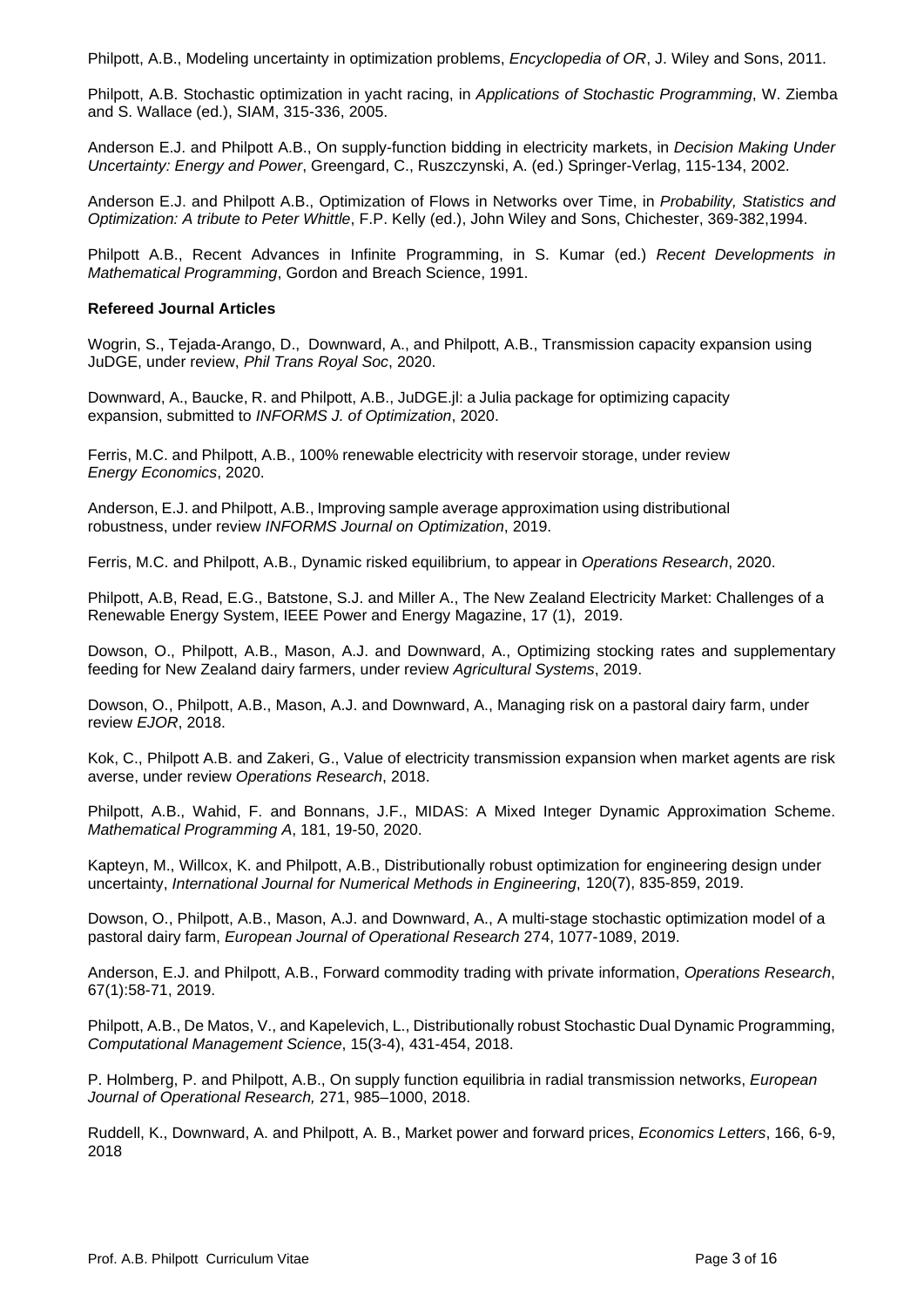Gerard, H., Leclere, V., and Philpott, A.B., On risk averse competitive equilibrium, *Operations Research Letters*, 46(1), 19-26, 2018.

Cory-Wright, R., Philpott, A. and Zakeri, G., Single Settlement Payment Mechanisms for Electricity Markets, *Operations Research Letters*, 46(1), 116-121, 2018.

Downward, A., Philpott, A. B., and Ruddell, K., Supply function equilibrium with taxed benefits. *Operations Research*, 65 (1):1-18, 2017.

Wu, A., Philpott, A. and Zakeri, G., Investment and generation optimization in electricity systems with intermittent supply. *Energy Systems*, 8(1), 127-147, 2017.

Philpott, A.B., Ferris, M.C. and Wets, R.J-B., Equilibrium, uncertainty and risk in hydrothermal electricity systems, *Mathematical Programming B*, 157,2, 483-513, 2016.

De Matos, V., Philpott, A.B. and Finardi, E.C., Improving the performance of Stochastic Dual Dynamic Programming, *Journal of Computational and Applied Mathematics*, 290, 196-208, 2015.

Girardeau, P., Leclere, V. and Philpott, A.B., On the convergence of decomposition methods for multi-stage stochastic convex programs, *Mathematics of Operations Research*, 40(1):130-145, 2015.

Tagliaferri, F., Philpott, A.B., Viola, I.M., and Flay, R.G.J., On risk attitude and optimal yacht racing tactics. *Ocean Engineering*, *90*, 149-154, 2014.

Cabrera, G.G., Ehrgott, M., Mason, A.J., and Philpott, A.B., Multi-objective optimisation of positively homogeneous functions and an application in radiation therapy, *OR Letters*, *42*(4), 268-272, 2014.

Zakeri, G., Craigie, D., Philpott, A.B. and Todd, M.J., Optimization of demand response through peak shaving, *OR Letters* 42, 1, 97-101, 2014

Philpott, A. B., de Matos, V. L., and Finardi, E. C., On Solving Multistage Stochastic Programs with Coherent Risk Measures. *Operations Research*, *61*, 957-970, 2013.

Palma-Benhke, R., Philpott A.B., Jofre, A. and Cortes-Carmona, M., Modelling network-constrained economic dispatch problems, *Optimization and Engineering*, 14, 3, 417-430, 2013.

Anderson E.J., Holmberg, P. and Philpott A.B., Mixed strategies in discriminatory divisible-good auctions, *RAND Journal of Economics*, 44, 1, 1-32, 2013.

Villumsen, J.C., Bronmo, G. and Philpott, A.B., Line Capacity Expansion and Transmission Switching in Power Systems with Large-Scale Wind Power, *IEEE Transactions on Power Systems*, 28 (2), 731-739, 2012.

Villumsen, J.C. and Philpott, A.B., Investment in Electricity Networks with Transmission Switching, *European Journal of Operational Research*, 222, 377–385, 2012.

Philpott, A.B. and de Matos, V.L., Dynamic sampling algorithms for multi-stage stochastic programs with risk aversion, *European Journal of Operational Research*, 218, 470-483, 2012.

Guan, Z. and Philpott, A.B., A multistage stochastic programming model for the New Zealand dairy industry, *International Journal of Production Economics*, 134, 2, 289-299, 2011.

Philpott, A.B., Zakeri, G., Khazaei, J. and Guan, Z., Productive inefficiency of electricity markets with hydro generation, *Utilities Policy*, 18, 4, 174-185, 2010.

Downward. A., Zakeri, G. and Philpott, A.B., On Cournot equilibria in electricity transmission networks, *Operations Research*, 58, 4, 1194-1209, 2010.

Ryan, S.M., Downward. A., Philpott, A.B. and Zakeri, G., Welfare effects of expansions in equilibrium models of an electricity market with fuel network, *IEEE Transactions on Power Systems*, 99, 1-13, 2010.

Everett, G., Philpott, A.B., Vatn, K. and Gjessing, R., Norske Skog improves global profitability using OR, *Interfaces*, 40, 58-70, 2010.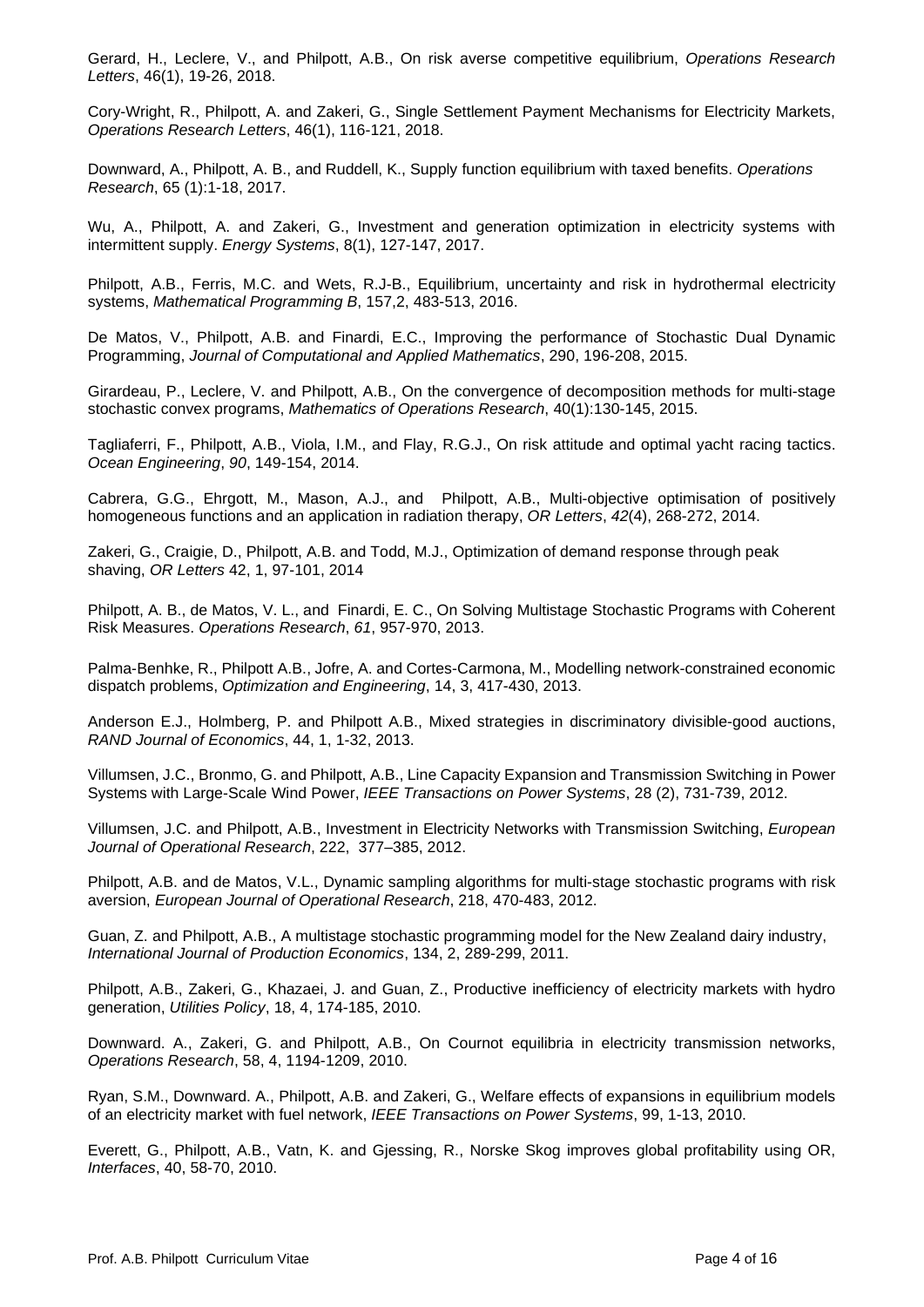Pritchard, G., Zakeri, G. and Philpott, A. B., A single-settlement energy-only electric power market for unpredictable and intermittent participants, *Operations Research*, 58,4, 1210-1219, 2010.

Singh, K., Philpott, A.B. and Wood, K., Dantzig-Wolfe decomposition for solving multi-stage stochastic capacity planning problems, *Operations Research*, 57, 1271-1286, 2009.

Philpott, A.B. and Guan, Z., On the convergence of stochastic dual dynamic programming and related methods, *Operations Research Letters*, 36, 450-455, 2008.

Singh, K., Philpott, A.B. and Wood, K., Optimization of survivable electricity distribution networks, www.epoc.org.nz, 2008.

Carrion, M., Philpott, A.B., Conejo, A. and Arroyo, J.M., A stochastic programming approach to electricity energy procurement for large consumers, *IEEE Transactions on Power Systems*, 22, 2, 744-754, 2007.

Philpott, A.B. and Schultz, R., Unit commitment in electricity pool markets, *Mathematical Programming B*, 108, 2, 313-337, 2007.

Anderson, E.J., Philpott, A.B. and Xu, H., Modelling the effects of interconnection between electricity markets, *Math Methods of OR,* 65, 1-26, 2007*.*

O'Sullivan, M.J., Walker, C.G., O'Sullivan, M.L., Thompson, T.D. and Philpott, A.B., Protecting telecommunications networks: toward a minimum-cost solution, *Telecommunication Systems,* 33, 353-376, 2006.

Philpott, A.B. and Pettersen, E., Optimizing demand-side bids in day-ahead electricity markets, *IEEE Transactions on Power Systems*, 21, 2, 488-498, 2006.

Pritchard, G., Zakeri, G. and Philpott, A. B., Non-parametric estimation of market distribution functions in electricity pool markets, *Mathematics of Operations Research*, 31,3, 621-636, 2006.

Pettersen, E., Philpott, A. B., and Wallace S.W., An electricity market game between consumers, retailers and network operators *Decision Support Systems*, Volume 40, Issues 3- 4, 427-438, 2005.

Pritchard, G. and Philpott, A.B., On financial transmission rights and market power, *Decision Support Systems*, Volume 40, Issues 3-4, 507-515, 2005.

Linowsky, K. and Philpott, A.B., On the convergence of sampling-based decomposition algorithms for multistage stochastic programs, *JOTA,* 125, 2, 349-366, 2005.

Neame, P.J., Philpott, A.B. and Pritchard, G., Hydroelectric reservoir optimization in a pool market, *Math Programming A,* 103, 445-461, 2005.

Philpott, A.B. and Pritchard, G., Financial transmission rights in convex pool markets, *Operations Research Letters*, 32, 2, 109-113, 2004.

Philpott, A.B., Henderson, S.G. and Teirney, D.P., A simulation model for predicting yacht match-race outcomes, *Operations Research*, 52, 1, 1-16, 2004.

Neame, P.J., Philpott, A.B. and Pritchard, G., Offer stack optimization in electricity pool markets, *Operations Research*, 51, 3, 397-408, 2003.

Anderson, E.J. and Philpott, A.B., Estimation of electricity market distribution functions, *Annals of Operations Research*, 121, 21-32, 2003.

Anderson, E.J. and Philpott, A.B., Using supply functions for offering generation into an electricity market, *Operations Research*, 50, 3, 477-489, 2002.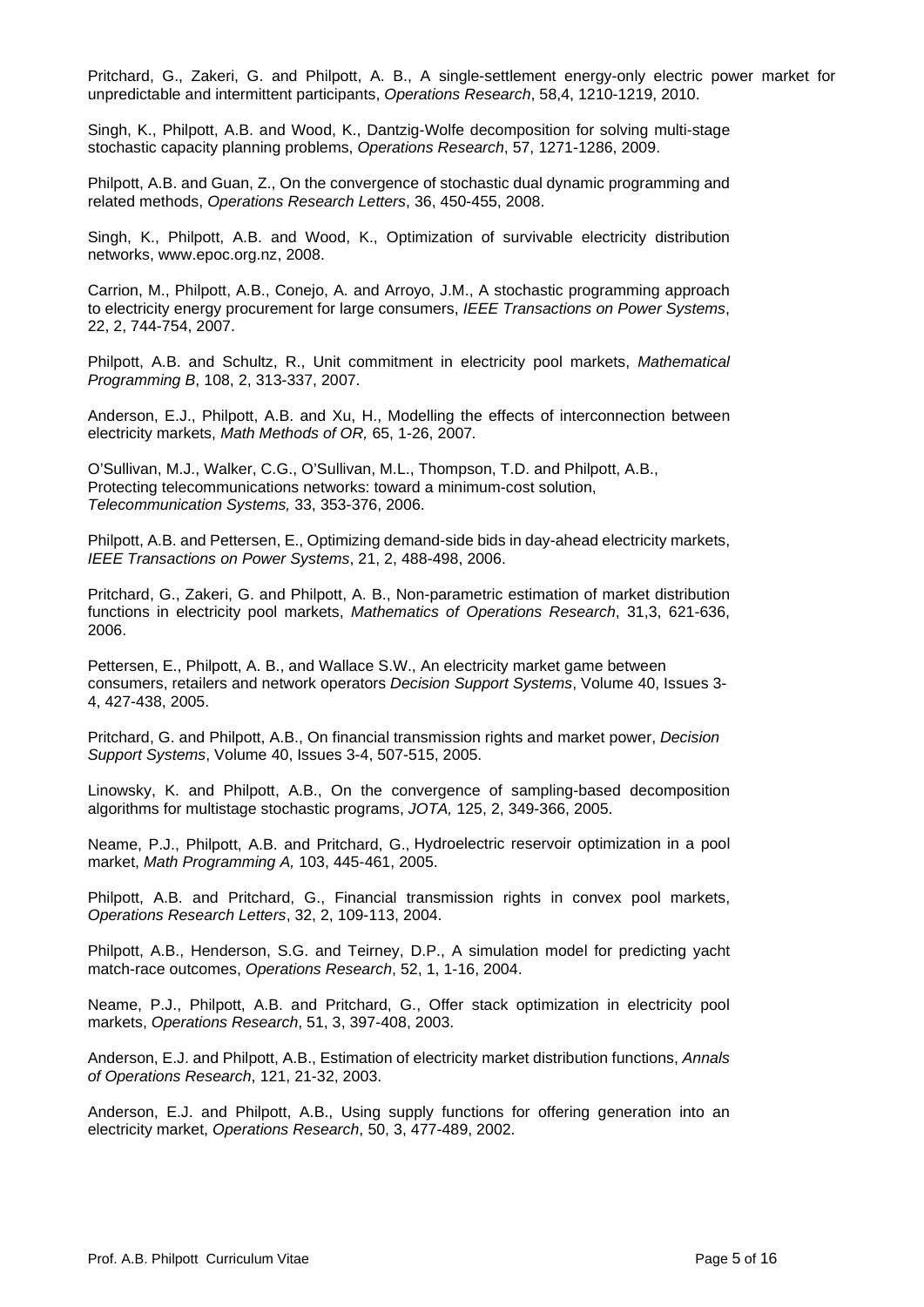Anderson, E.J. and Philpott, A.B., Optimal offer construction in electricity markets, *Mathematics of Operations Research*, 27, 1, 82-100, 2002.

Philpott, A.B. and Everett, G., Supply chain optimization in the paper industry, *Annals of Operations Research*, 108, 225-237, 2001.

Philpott, A.B., Craddock, M. and Waterer, H., Hydro-electric unit commitment subject to uncertain demand, *European Journal of Operational Research*, 125, 410-424, 2000.

Zakeri, G., Philpott, A.B. and Ryan, D.M., Inexact Cuts in Stochastic Benders Decomposition, *SIAM J. on Optimization*, 10,3, 643-657, 2000.

Lewis, A.S. and Philpott, A.B., Experiments with Affine Scaling and Semi-Infinite Programming, *NZ Journal of Mathematics*, 24, 49-71, 1995.

Philpott, A.B. and Craddock, M., An Adaptive Discretization Algorithm for a Class of Continuous Network Programs, *Networks*, 26,1-11, 1995.

Philpott, A.B., Continuous-Time Shortest Path Problems and Linear Programming, *SIAM J. on Control and Optimization*, 32, 2, 538-552, 1994.

Anderson, E.J. and Philpott, A.B., On the Solutions of a Class of Continuous Linear Programming Problems, *SIAM J. on Control and Optimization*, Volume 32, 5, 1289-1296, 1994.

Philpott, A.B., Sullivan, R.M. and Jackson, P.S., Yacht Velocity Prediction using Mathematical Programming, *European Journal of Operational Research*, 67, 13-24, 1993.

Philpott, A.B. and Mees, A.I, A Finite-Time Algorithm for Shortest Path Problems with Time-Varying Costs, *Applied Mathematics Letters*, 6, 2, 91-94, 1993.

Philpott, A.B. and Mees, A.I, Continuous-Time Shortest Path Problems with Stopping and Starting Costs, *Applied Mathematics Letters*, 5, 63-66, 1992.

Anderson, E.J. and Philpott, A.B., Extreme Points for Linear Optimal Control Problems with Diagonal Structure, *SIAM J. on Control and Optimization*, 30, 6, 1385-1394, 1992.

Ferris, M.C. and Philpott, A.B., On Affine Scaling and Semi-Infinite Programming, *Mathematical Programming*, 56, 361-364, 1992.

Philpott, A.B., Continuous-Time Flows in Networks, *Mathematics of Operations Research*, 15, 640-662,1990.

Ferris, M.C. and Philpott, A.B., An Interior Point Algorithm for Semi-Infinite Linear Programming, *Mathematical Programming*, 43, 257-276, 1989.

Anderson, E.J. and Philpott, A.B., A Continuous-Time Network Simplex Algorithm, *Networks*, 19,395-425, 1989.

Ferris, M.C. and Philpott, A.B., On the Performance of Karmarkar's Algorithm, *J.O.R.S.*, 39(3), 1988.

Mason, A.J. and Philpott, A.B., Pairing Stereo Speakers Using Matching Algorithms, *A.P.J.O.R.*, 5, 112-127,1988.

Anderson, E.J. and Philpott, A.B., Duality and an Algorithm for a Class of Continuous Transportation Problems, *Mathematics of Operations Research*, 9, 222-231,1984.

Anderson, E.J., Nash, P. and Philpott, A.B., A Class of Continuous Network Flow Problems, *Mathematics of Operations Research*, 7, 501-514,1982.

### **Papers in Refereed Conference Proceedings**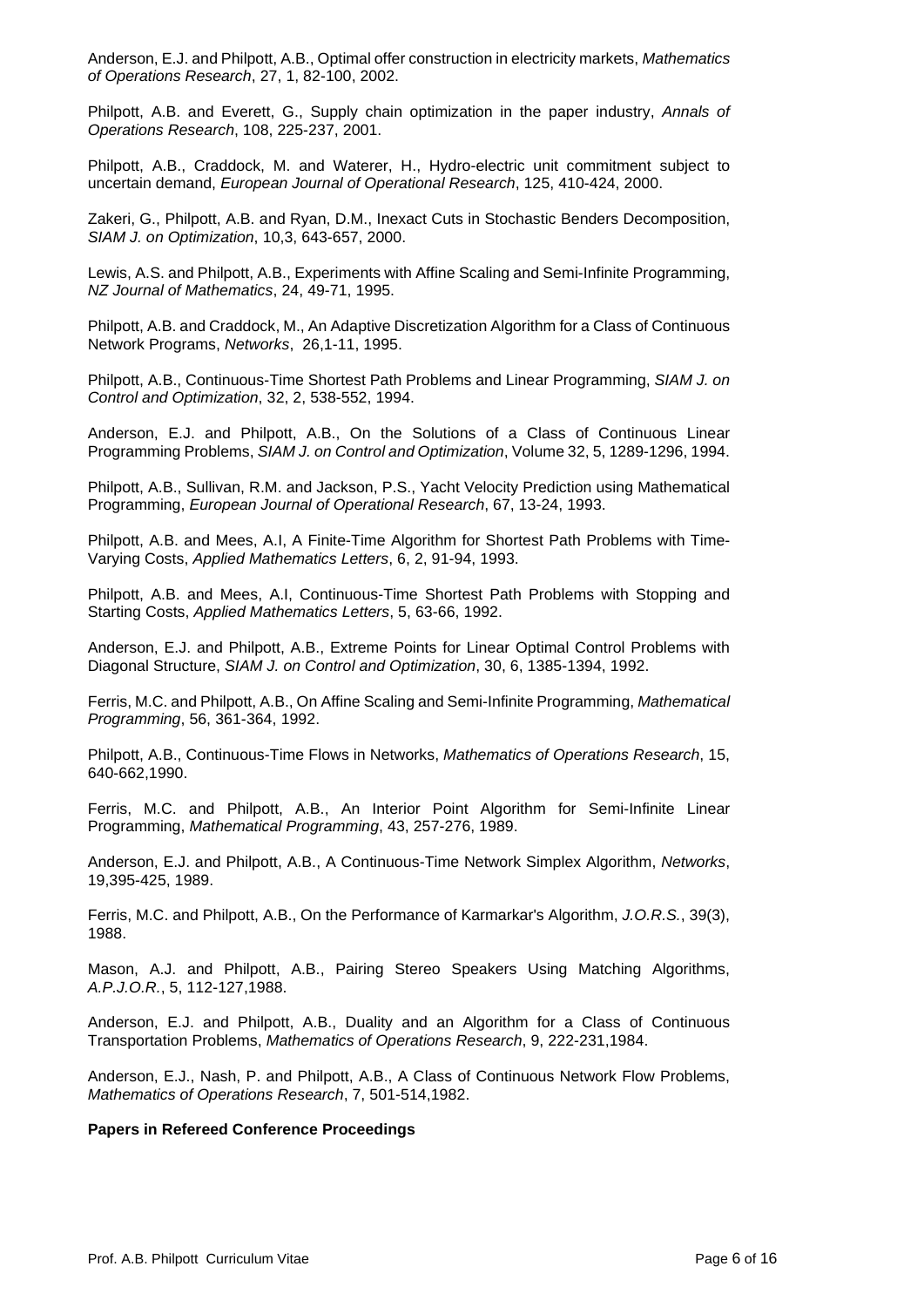Kapteyn, M. G., Willcox, K. E., & Philpott, A. (2018). A Distributionally Robust Approach to Black-Box Optimization. In *2018 AIAA Non-Deterministic Approaches Conference* (p. 0666).

Tagliaferri, F., Philpott, A. B., Viola, I. M., & Flay. R. G. J. (2013). Optimal Yacht Routing Tactics. *Proceedings of the International Conference on Innovation in High Performance Sailing Yachts*, Lorient, June 26 , 231-237, 2013.

Villumsen, J.C., & Philpott, A.B. (2011). Column generation for transmission switching of electricity networks with unit commitment. *IMECS 2011 - International MultiConference of Engineers and Computer Scientists 2011,* 1440-1443.

De Matos, V., Philpott, A.B., Finardi, E.C., and Guan, Z., Solving long-term hydro-thermal scheduling problems, Proceedings of PSCC Conference, Sweden, 2011.

Wallace, J., OSullivan, M.J., Ferris, M.C. and Philpott, A.B., Yacht rig design using mathematical programming, in *Proceedings of the High Performance Yacht Design Conference,* 185-192, 2006.

Philpott, A.B. and Mason, A.J., Advances in optimization in yacht performance analysis, in *Proceedings of the High Performance Yacht Design Conference,* 229-236, 2002

Pritchard, G., Philpott, A.B., Neame, P.J. and Zakeri, G., The electricity seller's Psi, *Proceedings of the 36th Annual Conference of ORSNZ*, 2001, 278-287.

Neame, P.J., Philpott, A.B., and Pritchard, G., Long-term hydro scheduling in a pool market, *Proceedings of the 36th Annual Conference of ORSNZ*, 2001, 182-191.

Mason, A.J. and Philpott, A.B., Development of FIDO – A network design tool for fibre cable layout, *Proceedings of the 36th Annual Conference of ORSNZ*, 2001, 120-129.

Everett, G., Aoude, S. and Philpott, A.B., Capital planning in the paper industry using COMPASS, *Proceedings of the 36th Annual Conference of ORSNZ*, 2001, 78-87.

Philpott, A.B. and Mason, A.J., Optimizing Yacht Routes Under Uncertainty, in *Proceedings of the Chesapeake Bay Yacht Symposium*, 2001, 89-98.

Taylor, S., Boland, N. and Philpott, A.B. Optimal Spanning Trees with Attenuation and Amplification, in *Proceedings of the 15th National Conference of the Australian Society for Operations Research*, Gold Coast, Australia, 4-7 July 1999, 1225-1244.

Philpott, A.B., Experiments with Load Flow Pricing Models, in *Proceedings of the CRNEC Policy Conference*, Auckland 1999.

Philpott, A.B., Developments in VPP Capabilities, in *Symposium Papers*, Proceedings of Yacht Vision '94: The International Yacht Design Symposium, February 16-20, 1994.

Philpott, A.B., Network Programming in Continuous Time with Node Storage, in *Infinite Programming*, Proceedings of an International Conference on Infinite-Dimensional Linear Programming, Cambridge, 1984, 136-153.

Philpott, A. and Strang G., Numerical and Biological Shape Optimization, in *Unification of Finite Elements, Finite Differences and Calculus of Variations*, H. Kardestuncer (ed.), North Holland, 321-343, 1984.

Anderson, E.J. and Philpott, A.B., An Algorithm for a Continuous Version of the Assignment Problem, in *Semi-Infinite Programming and Applications: an international symposium, Austin, Texas*, A.V. Fiacco and K.O. Kortanek (ed.), Springer-Verlag, 108-117,1983.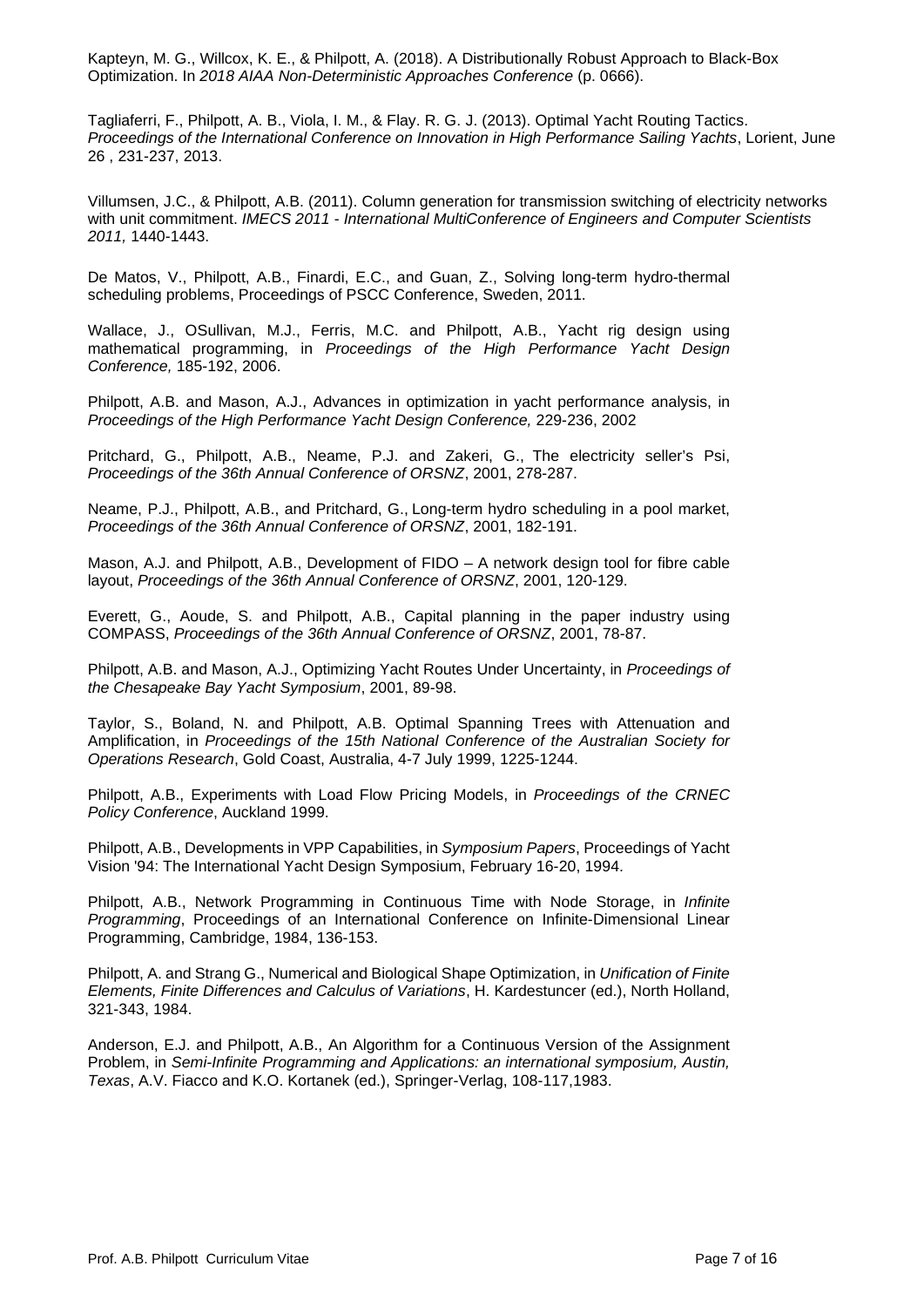Anderson, E.J. and Philpott, A.B., Algorithms for Some Infinite-Dimensional Linear Programs, in *Systems Modeling and Optimization, Proceedings of the 10th IFIP conference, New York, 1981*, Springer-Verlag,8 pages,1982.

### **Reviews and comments**

Philpott,A.B. and Ferris M.C., Electricity Markets and Renewable Energy, SIAM News, September, 2019.

Philpott,A.B., The mathematics of electricity markets under uncertainty, SIAM News, December, 2014.

Philpott, A.B., Review of "Sharing the Future", J. Gough, Editor, 2004.

Philpott, A.B., Editorial ORSNZ Newsletter, June 2000.

Philpott, A.B., Editorial ORSNZ Newsletter, December 1998.

Philpott, A.B., Editorial ORSNZ Newsletter, September 1997.

Philpott, A.B., Editorial ORSNZ Newsletter, August 1996.

Philpott, A.B., Editorial ORSNZ Newsletter, January 1996.

Philpott, A.B., Review of "The Mathematics of Nonlinear Programming" by A.L. Peressini et. al. in *New Zealand Mathematical Society Newsletter*, April, 1989.

Philpott, A.B., A Paradox in Prediction, *N.Z. Mathematics Magazine*, 24, 30-31,1987.

Philpott, A.B., Linear Programming Made Simpler than Simplex *New Scientist*, December 6, 1984.

### **Technical reports**

Philpott A.B. and Guan, Z., Benchmarking wholesale hydroelectricity markets: 2017 update, [www.epoc.org,](http://www.epoc.org/) 2020.

Philpott, A.B. and Hoang, L.N., Allocating physical capacity rights on an electricity transmission line, [www.epoc.org,](http://www.epoc.org/) 2010.

Philpott, A.B., Pritchard, G. and Zakeri, G. Submission on Electricity Industry Bill, 2010.

van Campen, B., Kirkpatrick, R., Poletti, S., Young, D., Philpott, A.B., Pritchard, G., Zakeri, G., Energy Centre/EPOC Commentary on the Wolak Report, 2009.

Philpott, A.B., On carbon charges and electricity prices, [http://www.esc.auckland.ac.nz/EPOC/publications.html,](http://www.esc.auckland.ac.nz/EPOC/publications.html) 2008.

Philpott, A.B., On coincident-peak and anytime-peak transmission charges, [http://www.esc.auckland.ac.nz/EPOC/publications.html,](http://www.esc.auckland.ac.nz/EPOC/publications.html) 2007.

Philpott A.B., EPOC Submission to EC on Consultation Document: High Spring Washer Pricing (June 23, 2006).

Philpott A.B., EPOC Submission to EC on Centralized Data Set (June 14, 2006).

Philpott A.B., EPOC Submission to EC on Instantaneous Reserves Pricing and Dispatch (April 7, 2006).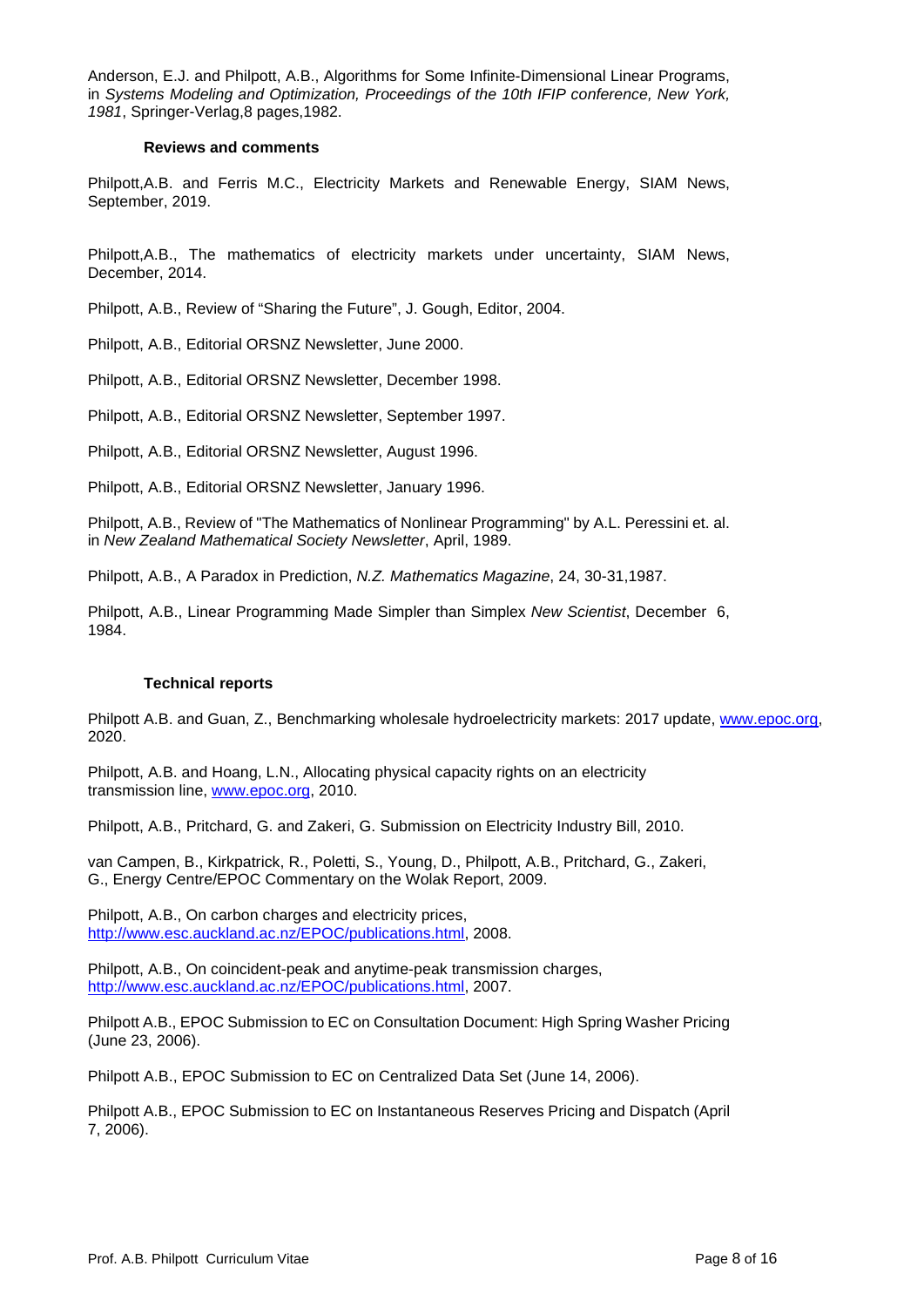Philpott, A.B., On setting penalty parameters in electricity optimal dispatch software, http://www.esc.auckland.ac.nz/EPOC/publications.html, 2005.

Philpott, A.B. and Pritchard, G., Review of Concept Consulting MHZ Paper, http://www.esc.auckland.ac.nz/EPOC, 2004.

Philpott, A.B., and Pritchard, G., Submission to Ministry of Economic Development on Electricity Commission, http://www.esc.auckland.ac.nz/EPOC, 2003.

Philpott, A.B., and Pritchard, G., On financial transmission rights in electricity markets, *School of Engineering Report*, 2001.

Philpott,, A.B., Henderson, S.G., and Teirney, D. A simulation model for predicting yacht matchrace outcomes, *School of Engineering Report 608*, 2001.

Neame, P.J., Philpott A.B., and Pritchard, G., Offer stack optimization in electricity pool markets, *School of Engineering Report No. 601*, 2001.

Anderson, E.J. and Philpott A.B., Using supply functions for offering generation into an electricity market, Working paper 98-008, Australian Graduate School of Management, UNSW.

Philpott, A.B., Proposed Pricing Mechanisms for the Wholesale Electricity Market, *Uniservices Report for ESANZ*, August, 1996.

Philpott, A.B., DC Load Flow and Optimal Dispatch, *Uniservices Report for ESANZ*, September, 1996.

Philpott, A.B., Nodal Pricing Mechanisms for the Wholesale Electricity Market, *Uniservices Report for ESANZ*, September, 1996.

Broad, K.P. and Philpott, A.B., DC Load Flow Optimization with Transmission Losses and Constraints, *School of Engineering Report No. 571*, 1996.

Philpott, A.B., Optimum Inventory Management with Uncertain Markets, *Uniservices Report for Tasman Lumber Co. Ltd*, February, 1995.

Philpott, A.B. and Wormald, N.C, On the Optimal Extraction of Ore from an Open Cast Mine, *School of Engineering Report No. 596*, 1995.

Dang, C., Philpott, A.B. and Ryan, D.M., A Survey of Interior-Point Methods in Stochastic Linear Programming, *School of Engineering Report No. 548*, 1995.

Philpott,A.B. and Craddock, M., An Optimization-based Heuristic for Short-Term Hydro-Electricity Generation, *Uniservices Report for ECNZ*, March, 1995.

Philpott, A.B., Dang, C. and Craddock, M., Literature Survey of Power Generation Scheduling Methods, *Uniservices Report for ECNZ*, November, 1993.

Philpott, A.B., Velocity Prediction Program Development, *Uniservices Report for Team New Zealand*, November, 1993.

Philpott, A.B., Continuous-Time Shortest Path Problems and Linear Programming, *School of Engineering Report No. 509*, 1992.

Philpott, A.B. and Mees A.I. , Continuous-Time Shortest Path Problems with Stopping and Starting Costs, *School of Engineering Report No. 514*, 1992.

Pullan, M.C., Mason, A.J., Craddock, M. and Philpott, A.B., Computer Programs for Solving the Capacitated Transshipment Problem, *School of Engineering Report No. 521*, 1992.

Philpott, A.B., Transient Response of Birth-Death Processes, *Uniservices Report for Telecom Networks and Operations*, July, 1992.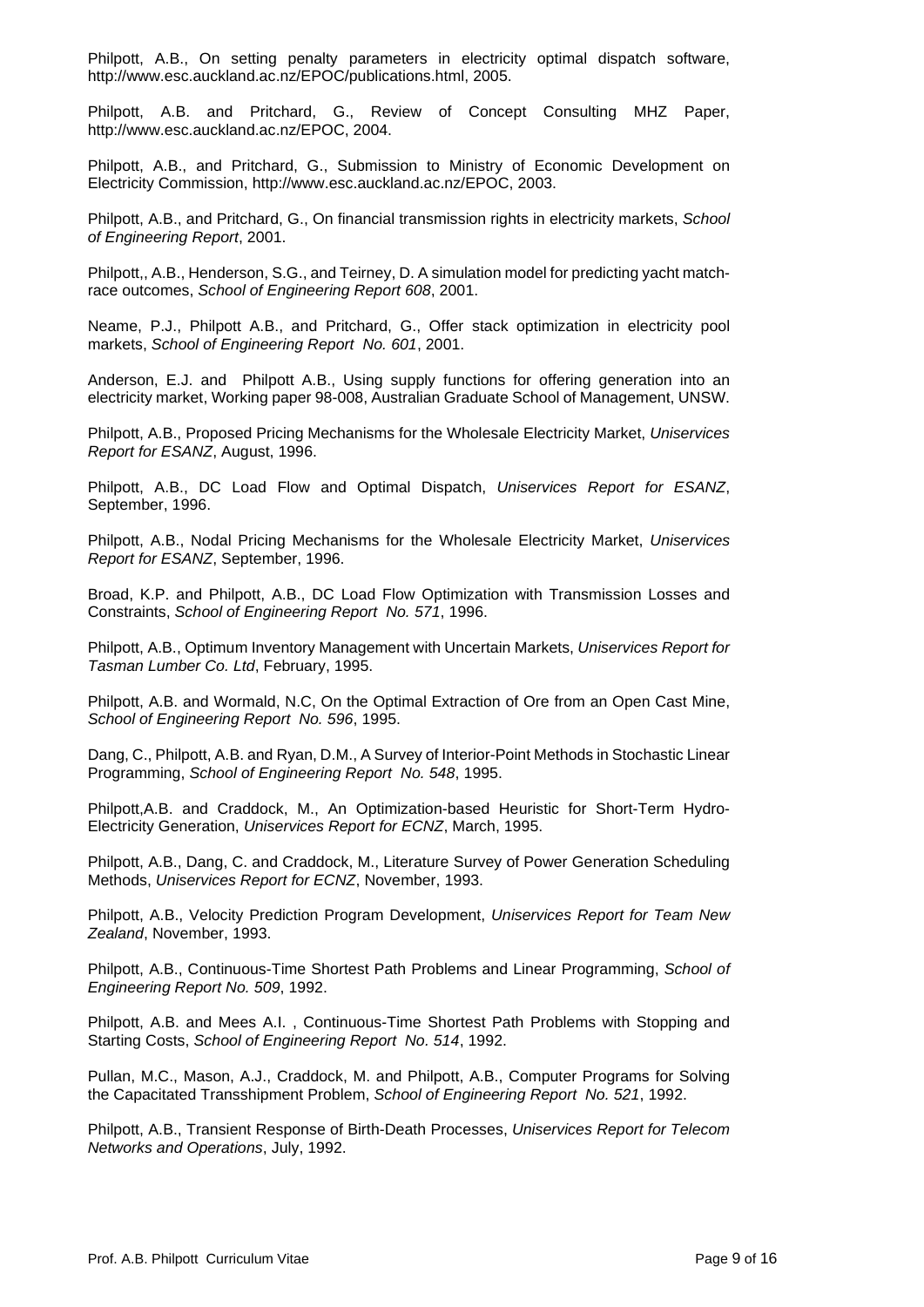Philpott, A.B., Expansion of New Zealand ISDN Network, *Uniservices Report for Telecom Networks and Operations*, July, 1992.

### **Other Works**

Cory-Wright, R, Philpott, A.B, and Zakeri, G. Cost-recovering, revenue-adequate single settlement schemes for electricity markets, in *Proceedings of the Conference of ORSNZ*, 2016.

Soni, M., Downward, A. and Philpott, A.B., Supply chain investment under uncertainty, in *Proceedings of the Conference of ORSNZ*, 2014.

Milner, M., Mason, A.J. and Philpott, A.B., Improving the management of pipe assets for the Wellington City Council, in *Proceedings of the Conference of ORSNZ*, 2014.

Everett, G.R., and Philpott, A.B., Pulp mill electricity demand management, in *Proceedings of the Conference of ORSNZ*, 2013.

Shapiro, A. and Philpott, A.B., A tutorial on stochastic programming, www.stoprog.org, 2007.

Philpott, A.B. and Leyland, G.B. Rowing to Barbados, *OR/MS Today*, April 2006, 42-49.

Philpott, A.B., A tutorial on stochastic programming, www.stoprog.org, 2005.

Philpott, A.B., Single-unit commitment problems in electricity pool markets, in *Proceedings of the Conference of ORSNZ,* 241-250, 2004.

Philpott, A.B. and Pettersen, E., Optimizing demand-side bids in day-ahead electricity markets, in *Proceedings of the Conference of ORSNZ,* 169-178, 2003.

Everett, G.R and Philpott, A.B., Supply-chain optimization at Norske Skog – Implementing technological systems to improve manufacturing efficiency, in *Proceedings of the Second Manufacturing Summit,* Auckland, 2003.

Philpott, A.B., Mason, A.J. and Davenport, J., FIDO – Telecom's best friend, *OR/MS Today*, April 2003, 36-41.

Zakeri, G., Pritchard, G. and Philpott A.B., Estimation of market distribution functions in the electricity market, in *Proceedings of the Conference of ORSNZ,* 33-42, 2002.

Philpott,A.B. and Everett, G.R., On load shedding and transmission grid security, in *Proceedings of the Conference of ORSNZ,* 45-54, 2002.

Everett, G.R., and Philpott, A.B., Pulp mill electricity demand management, in *Proceedings of the Conference of ORSNZ,* 55-64, 2002.

Hindsberger, M. and Philpott, A.B., Stopping criteria in sampling strategies for solving multistage SLP-problems, APMOD 2002, June 17-19, 2002, Villa Monastero, Italy.

Allsopp, T., Mason, A.J. and Philpott, A.B., Optimal sailing routes with uncertain weather, *Proceedings of the 35th Annual Conference of ORSNZ*, 2000, 65-74.

Everett, G., Philpott, A.B. and Cook, G. Capital planning under uncertainty at Fletcher Challenge Canada, *Proceedings of the 35th Annual Conference of ORSNZ*, 2000, 231-240.

Neame, P.J., Philpott, A.B., Pritchard, G. and Zakeri, G., Optimal offer stacks for hydro-electric generators in electricity markets, *Proceedings of the 35th Annual Conference of ORSNZ*, 2000, 179-188.

Neame P.J., Philpott, A.B., and Pritchard, G., Offer stack optimization for price takers in electricity markets, *Proceedings of the 34th Annual Conference of ORSNZ*, 1999, 3-12.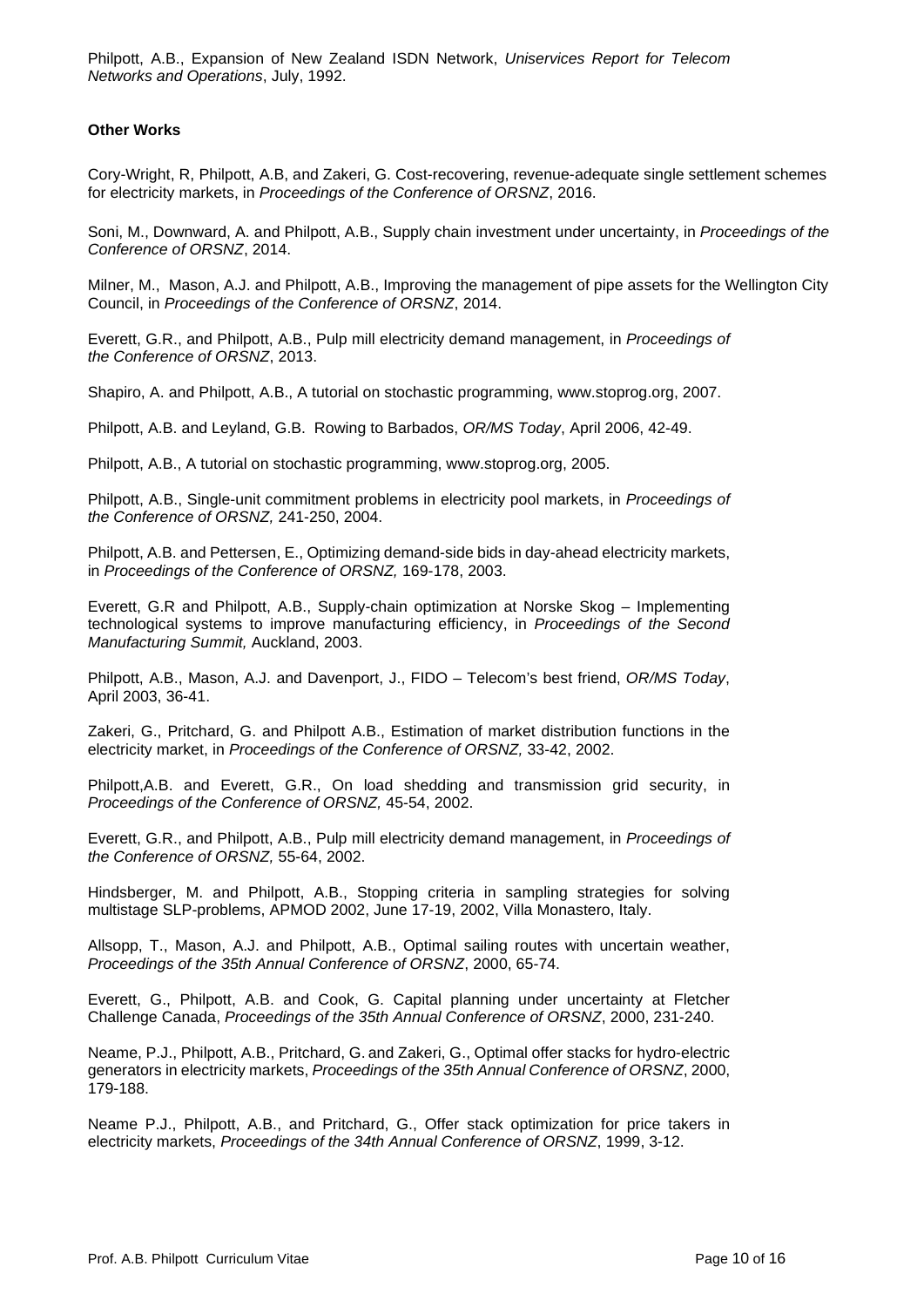Philpott, A.B. and Everett, G., Supply chain optimization in the paper industry, *Proceedings of the 34th Annual Conference of ORSNZ*, 1999, 195-204.

Philpott, A.B., Anderson, E.J. and Kaye, J., Optimal participant behaviour in electricity markets, *Proceedings of the 33rd Annual Conference of ORSNZ*, 1998, 51-60.

Philpott, A.B. and Ronnqvist, M., Scheduling Fault Repair Workers, *in Proceedings of the 32nd Annual ORSNZ Conference*, 1996.

Ryan, D.M., Philpott, A.B. and Zakeri, G., Techniques for Solving Large-Scale Set Partitioning Problems, in Second Scandanavian Workshop on Linear Programming, 46-48, 1996.

Philpott, A.B. and Miller, S., A Cable Layout Model for Telecommunication Distribution Networks, in Proceedings of the 31st Annual ORSNZ Conference, 1995.

Philpott, A.B., Ryan, D.M. and Zakeri, G., Experiments with Stochastic Programming Techniques, in Proceedings of the 31st Annual ORSNZ Conference, 1995.

Philpott, A.B. and Leyland, G., Scenario Aggregation for Weather-Dependent Race Planning, *Proceedings of the 29th Annual ORSNZ Conference*, 250-258, 1993.

Philpott, A.B. and Craddock, M., The Optimization of Daily Generation in a Hydro-Electric System, in *Optimal Generation Scheduling*, Proceedings of an ECNZ Workshop, December 6- 7, 1993.

Philpott, A.B. and Mudaliar, S.K., Minimum-Cost Tankering of Fuel in a Transportation Network, *Proceedings of the 28th Annual ORSNZ Conference*, 1992.

Philpott, A.B., Optimization and Problem Solving in GAMS, *University of Auckland Center for Continuing Education*, 1992.

Pedder, S.J. and Philpott, A.B., A Vehicle-Routing Model based on Set Partitioning, in *Proceedings of the 25th Annual ORSNZ Conference*, August 1989.

Clarke, R.J. and Philpott, A.B., Rostering Staff using Assignment Algorithms, in *Proceedings of the 25th Annual ORSNZ Conference*, August 1989.

Philpott, A.B., Continuous time flows in Networks, in *Proceedings of the 23rd Annual ORSNZ Conference*, August 1987, 5-6.

### **Research Grants / Funding:**

AURC

Real-time Graphical Simulation of Engineering Systems (1989) Stochastic Mathematical Programming Techniques (1992) Mathematical Programming Techniques (1996) Hydrodynamic force modeling for the virtual yacht (2002) Optimal lot sizing and stock cutting under uncertain demand (2004)

**Lottery Science** Stochastic Mathematical Programming Techniques (1992)

NZ Foundation for Research Science and Technology Mathematical Optimization Methods (1992/93) (\$112,000)

NZ Foundation for Research Science and Technology Mathematical Optimization Methods (1993/99) (\$112,000 p.a.)

NZ Foundation for Research Science and Technology GRIF Award "Portfolio Optimization Techniques" (1995/96) (\$22,000 p.a.)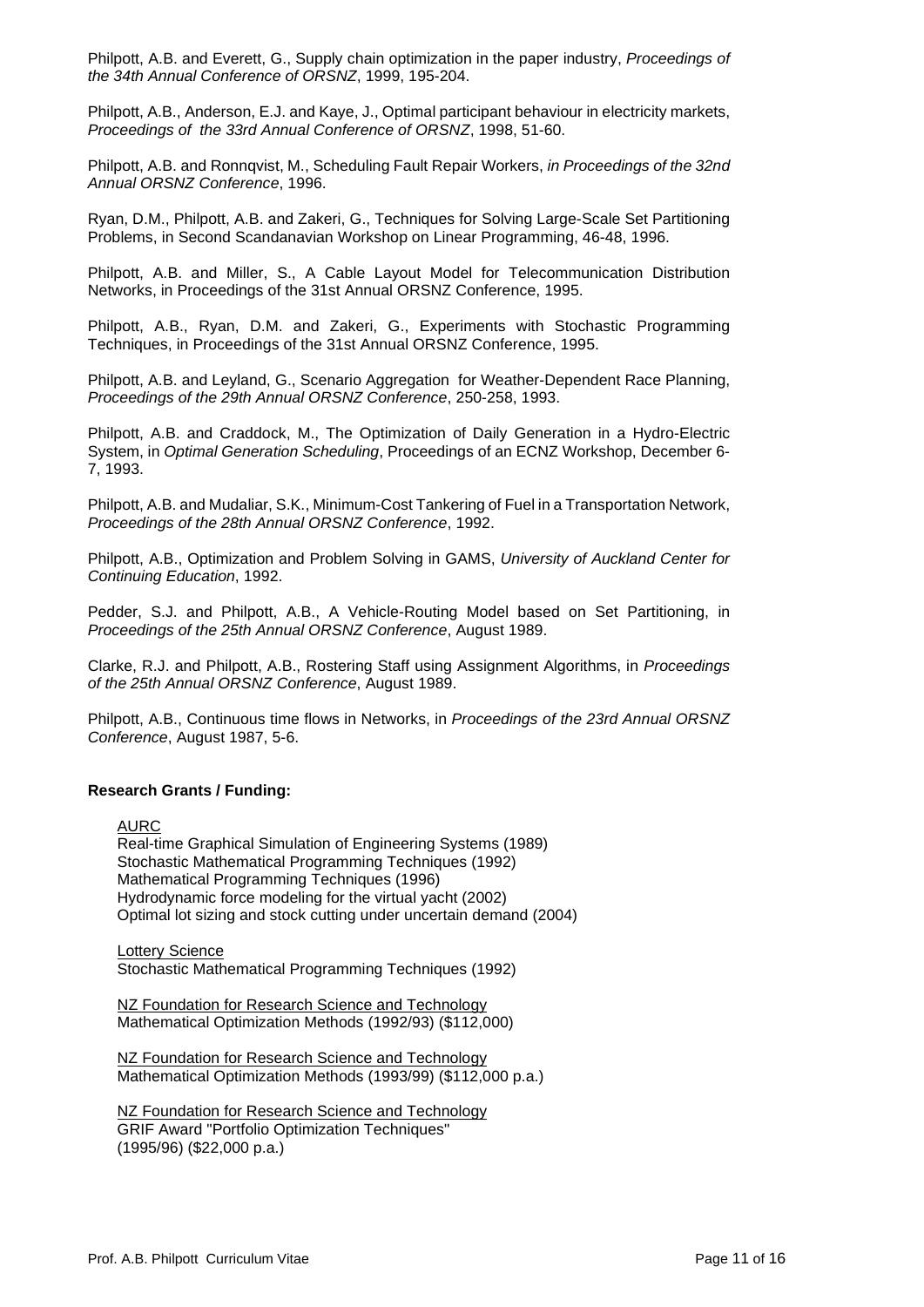NZ Foundation for Research Science and Technology GRIF Award "Telecommunications Planning Techniques" (1995/96) (\$22,000 p.a.)

NZ Foundation for Research Science and Technology GRIF Award "Weather routing for sailing vessels" (1996/97) (\$22,000 )

Centre for Research in Network Economics and Communications Electricity Market Clearing Models (1996) (\$10,000)

NZ Foundation for Research Science and Technology GRIF Award "Telecommunication Technology Choice" (1997/98) (\$22,000 )

NZ Foundation for Research Science and Technology GRIF Award "Yacht Match-Race Simulation" (1998/99) (\$22,000 )

Australian Research Council (with E. Anderson) Optimization in Electricity Markets (1999-2002) (\$70,000 p.a.)

NZ Foundation for Research Science and Technology Optimization with Industrial and Business Applications (1999/2002) (\$240,000 p.a.)

NZ Foundation for Research Science and Technology Optimization with Industrial and Business Applications (2003/2008) (\$115,000 p.a.)

NZIMA

Mathematical Models for Optimizing Transportation Services (2005/2006) (\$393,000)

ISAT Stochastic Equilibrium Models and their Applications (2004/2005) (\$18,000)

Marsden Fund Infinite-dimensional auctions (2008-2011) (\$400,000)

MBIE (Joint with Light Metals Research Centre) Large Scale Electrical Energy Storage and Savings for the NZ Grid, Using a Novel Aluminium Smelter Turndown Technology (2014-16) (\$2.45 M)

PGMO (France) Hydro-electric river-chain optimization under uncertainty (2013-15) (45,000 euro)

Te Punaha Matatini (NZ Centre for Networks and Complexity) One of 10 funded New Zealand Centres of Research Excellence led by Shaun Hendy (2015-2020) (I was Deputy Director of the Centre from February 2015 till June 2016)

National Science Challenge 7 (Science for Technological Innovation) \$33 M over 6 years (2015-2021) (I was Director of Portfolio Smart Services 2016-2018)

EQUiPS ( DARPA-BAA-15-13) Inference, Simulation and Optimization of Complex Systems under Uncertainty (2015-18) Collaboration agreement with UoT (Austin), MIT, Rice, Warwick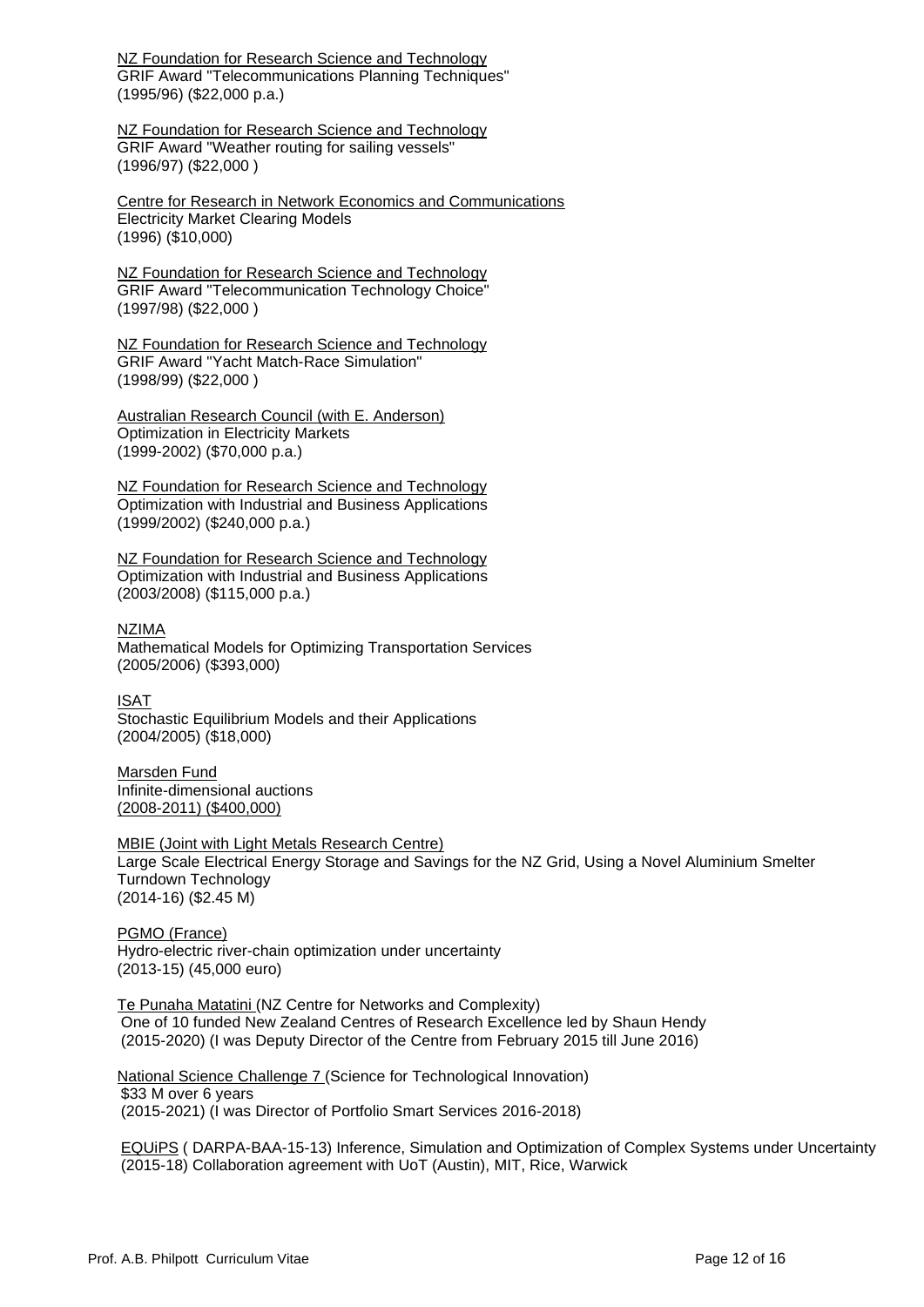Marsden Fund Distributionally-robust optimization (2016-2018) (\$500,000)

Isaac Newton Institute, University of Cambridge The mathematics of energy systems (2019) (Four month thematic programme)

#### **Invited Lectures:**

"Some preliminary numerical experiments with Karmarkar's algorithm", *Special IMA Symposium*, London, May, 1985.

"Capacity expansion models for telecommunications distribution systems", *31st Australian Applied Mathematics Conference*, Perth, February, 1995 **(Plenary)**.

"Experiments with Load Flow Pricing Models", *CRNEC Policy Conference*, Auckland 1999

"Optimal participant behaviour in an electricity market", *EPRI Workshop on Planning Under Uncertainty,*  EPRI, Palo Alto, July 12-16, 1999.

"Optimal participant behaviour in electricity markets", *IMA Symposium on Energy and Environmental Models*, Minneapolis 1999

"Optimization in Electricity Pool Markets", *International Symposium on Stochastic Programming*, Berlin, Germany, August 2001, **(Semiplenary)**.

"Optimization in Electricity Pool Markets", *International Symposium on OR*, Duisburg, Germany, September, 2001, **(Plenary)**.

"Modelling in Stochastic Programming", *International Symposium on Stochastic Programming*, Tuscon, Arizona, October, 2004. **(Invited tutorial)**

"Rowing to Barbados", *Invited Workshop on Optimization with Incomplete Information*, Dagstuhl, Germany, January, 2005.

"Revenue Optimization in a Repeated-Game Model", *Invited Workshop on Yield Management and Dynamic Pricing*, Rutgers, NJ, August, 2005.

"Rowing to Barbados", *International Conference on Complementarity, Duality, and Global Optimization*, Virginia Tech, Blacksburg, VA, August, 2005.

"Electricity offer optimization over consecutive time periods", *International Conference on Electricity Markets*, University of Chile, Santiago, November 10-11, 2005.

"On supply-function equilibria in transmission networks with losses", *International SFE Workshop*, University of Auckland, April 28, 2006.

"Creating the future using mathematical models", *Winter Lecture Series*, University of Auckland, August 29, 2006.

"On Spring Washers, Constrained Dispatch, and Dispatch Model Sensitivity", *EPOC Winter Workshop*, Auckland, September 2, 2006.

"Optimization, uncertainty and equilibria", *ORSNZ Conference - Hans Daellenbach Prize Lecture*, University of Canterbury, November 30, 2006. **(Plenary)**.

"Supply function models in electricity markets", *Energy Centre Workshop*, The University of Auckland, February 22, 2007.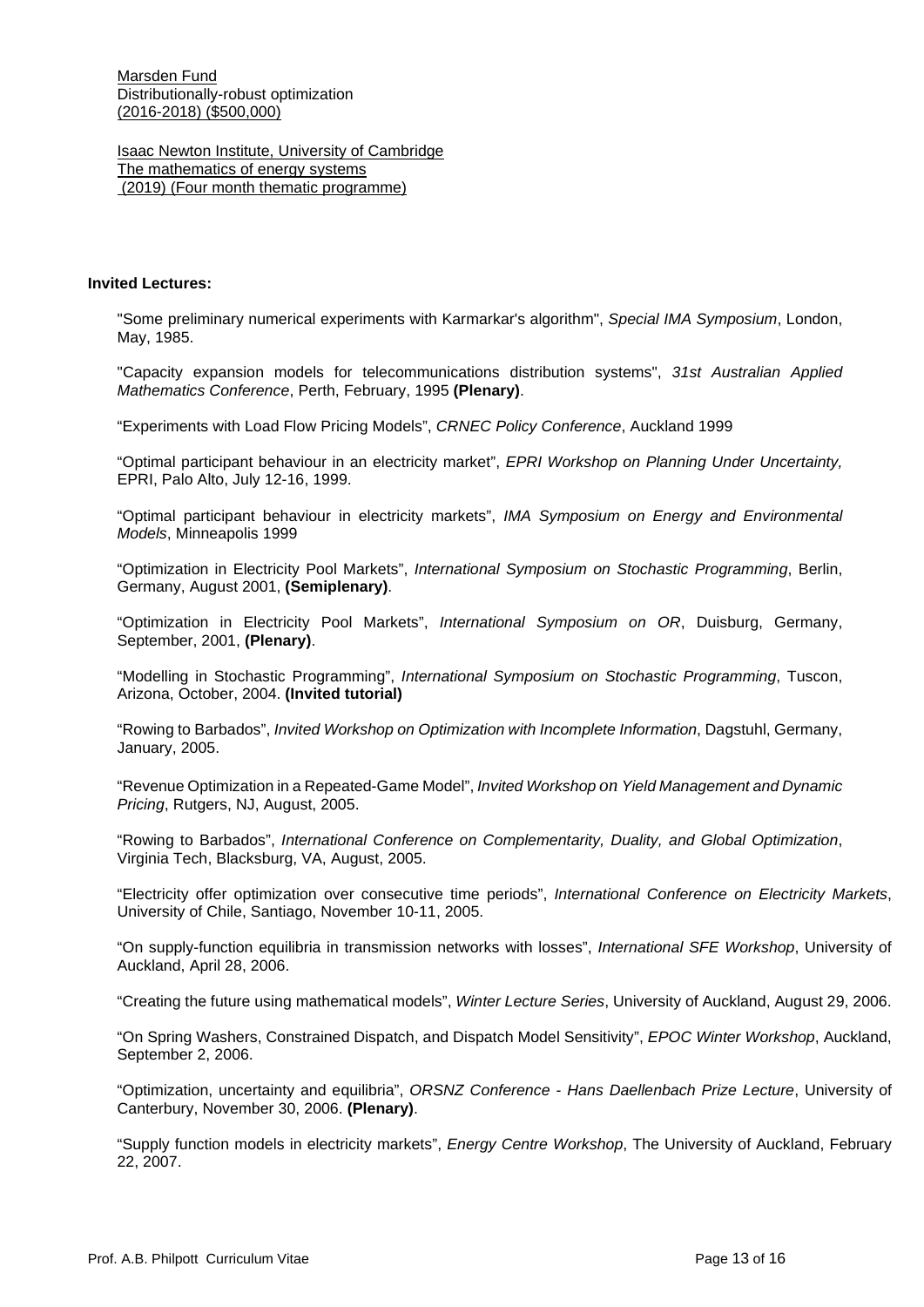"Estimating efficiency losses in the NZ wholesale electricity market", EURO, Prague, July 10, 2007.

"Stochastic Optimization in Electricity Pool Markets", ICCOPT II, Hamilton Ontario, August 14, 2007, **(Semiplenary)**

"Stochastic Optimization in Electricity Systems", *International Symposium on Stochastic Programming*, Vienna, August 26, 2007 **(Invited tutorial)**

"Uniform price auctions versus pay-as-bid auctions", *EPOC Winter Workshop*, Auckland, September 7, 2007.

"Stochastic Optimization in Electricity Pool Markets", AMS Annual meeting, LaTrobe, Melbourne, September 26, 2007, **(Keynote)**

"Incentives and Regulation in Electricity Pool Markets", NERI Conference, Auckland, November 22, 2007, **(Keynote)**

"Measuring the price of security of supply", *EPOC Winter Workshop*, Auckland, September 5, 2008.

"Norske Skog improves global profitability using OR", *Edelman Prize session, INFORMS Practice Meeting*, Phoenix, April 28, 2009.

"Estimating the productive efficiency of the New Zealand wholesale electricity market", *IFIP meeting*, Buenos Aires, July 29, 2009.

"Estimating the productive efficiency of the New Zealand wholesale electricity market", *EPOC Winter Workshop*, Auckland, September 3, 2009.

"Estimating the productive efficiency of the New Zealand wholesale electricity market", *IFN Workshop*, Stockholm, September 16, 2009.

"Norske Skog improves global profitability using OR", *Managing Supply Chains in a Downturn*, Sydney, November 4, 2009 **(Keynote)**.

"Norske Skog improves global profitability using OR", *ORSNZ*, Christchurch, December 3, 2009 **(Keynote)**.

"Stochastic programming in the electricity industry", *International Symposium on Stochastic Programming*, Halifax, August, 2010 **(Keynote)**.

"Advances in DOASA", *EPOC Winter Workshop*, Auckland, October 26, 2010.

"Stochastic programming in electricity markets", *SPO Seminar*, Henri Poincare Institute, Universite de Paris, January 10, 2011.

"Long-term hydro-electric planning", *Ecole de Ponts Seminar*, Marne de Vallee, Paris, January 25, 2011.

"Mixed-strategy equilibria in discriminatory divisible-good auctions", *Invited seminar*, Universite de Paris Sud, Orsay, February 11, 2011.

"Recent applications of DOASA", *EPOC Workshop: Optimization under Uncertainty*, Auckland, July 8, 2011.

"Electricity market benchmarking exploring risk", *ONS Workshop*, Rio de Janeiro, August 17, 2011.

"Financial transmission rights and SPD", *EPOC Winter Workshop*, Auckland, September 2, 2011.

"Electricity markets, dry winters, and risk", *Deans Lecture*, School of Engineering, November 17, 2011.

"Sidestepping competition and the allocation of flexible resources: when is it wise to serve a limited set of markets?" *Supply Chain Workshop*, Sydney, January 13, 2012.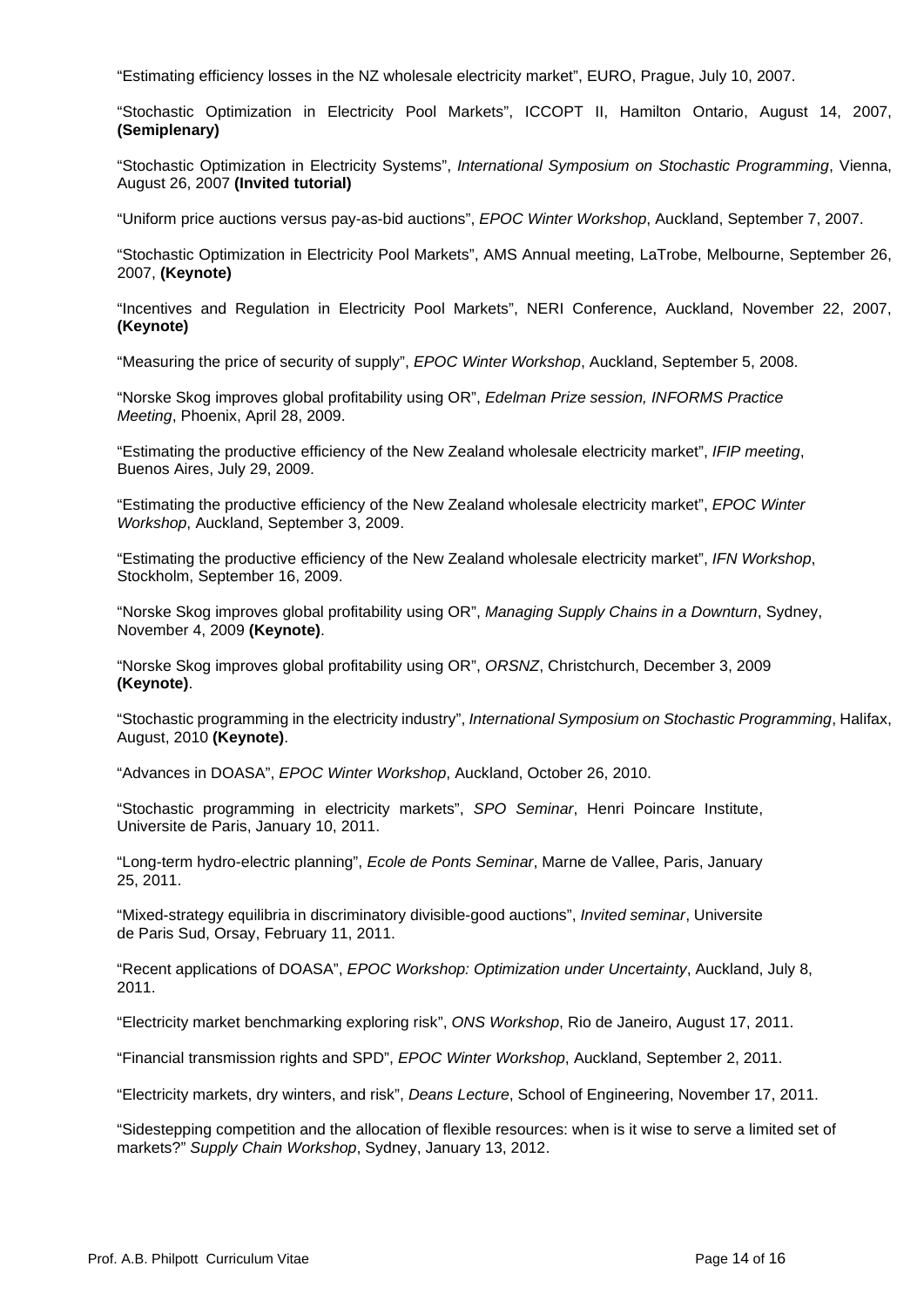"Electricity markets, perfect competition and energy shortage risks", *EDF Workshop*, Paris, March 6, 2012.

"DOASA", *EDF Workshop*, Paris, March 16, 2012.

"Electricity markets, perfect competition, and energy shortage risks", *INFORMS Analytics Meeting,* Los Angeles, April 17, 2012.

"Electricity markets, perfect competition and energy shortage risks", *MOTU workshop*, Wellington, March 21, 2012.

"Supply function equilibrium, price caps, and investment", *EPOC Winter Workshop*, Auckland, July 6, 2012.

"Competitive equilibrium and risk aversion in hydro-dominated electricity markets", *ISMP Berlin*, August 23, 2012,

"Improving dispatch and pricing mechanisms for wind power", *NZWEA Conference*, Wellington, October 24, 2012.

"Risk and competition in hydro-dominated electricity markets", *NUS workshop on Optimization Under Uncertainty*, Singapore, December 14, 2012. **(Keynote)**

"Equilibrium, uncertainty and risk in electricity pool markets", *NUS workshop on Complementarity and Extensions*, Singapore, December 18, 2012.

"Electricity markets with hydroelectricity: the risk neutral case", *Tignes Winter School*, Tignes, April 11, 2013.

"Electricity markets with hydroelectricity: risk averse case", *Tignes Winter School*, Tignes, April 11, 2013.

"Supply function equilibrium models for electricity markets", *ICSP meeting*, Bergamo, July 11, 2013.

"Risk averse water valuation", *EPOC Winter Workshop*, Auckland, September 5, 2013.

"The competitive price of stored water", *CMSS Summer Workshop*, Auckland, December 11, 2013.

"Equilibrium, uncertainty and risk in hydro-thermal electricity markets", *ATE Symposium*, Massey University, December 12, 2013.

"Modeling wholesale electricity markets with hydro storage", *SIAM Conference on Optimization*, San Diego, May 21, 2014. **(Keynote)**

Introduction to equilibrium in energy markets, Winter School, Kvitfjell, Norway, March 22-28, 2015.

Stochastic programming in energy markets, NTNU Winter School, Kvitfjell, Norway, March 22-28, 2015.

Capacity equilibrium in electricity markets, ISMP, Pittsburgh, July 13, 2015.

Contracting, risk and information, EPOC Workshop, September 9, 2015.

Hydroelectric bid optimization under uncertainty, INFORMS, Philadelphia, November 3, 2015.

Transmission charging, IPAM Workshop (UCLA), Los Angeles, January 12, 2016.

Modelling wholesale prices in hydro-dominated electricity systems using stochastic optimization Talk at SESO Workshop, Paris, May 30, 2016.

Mixed Integer Dynamic Approximation Scheme, Talk at ICSP, Buzios, Brazil, June 27, 2016.